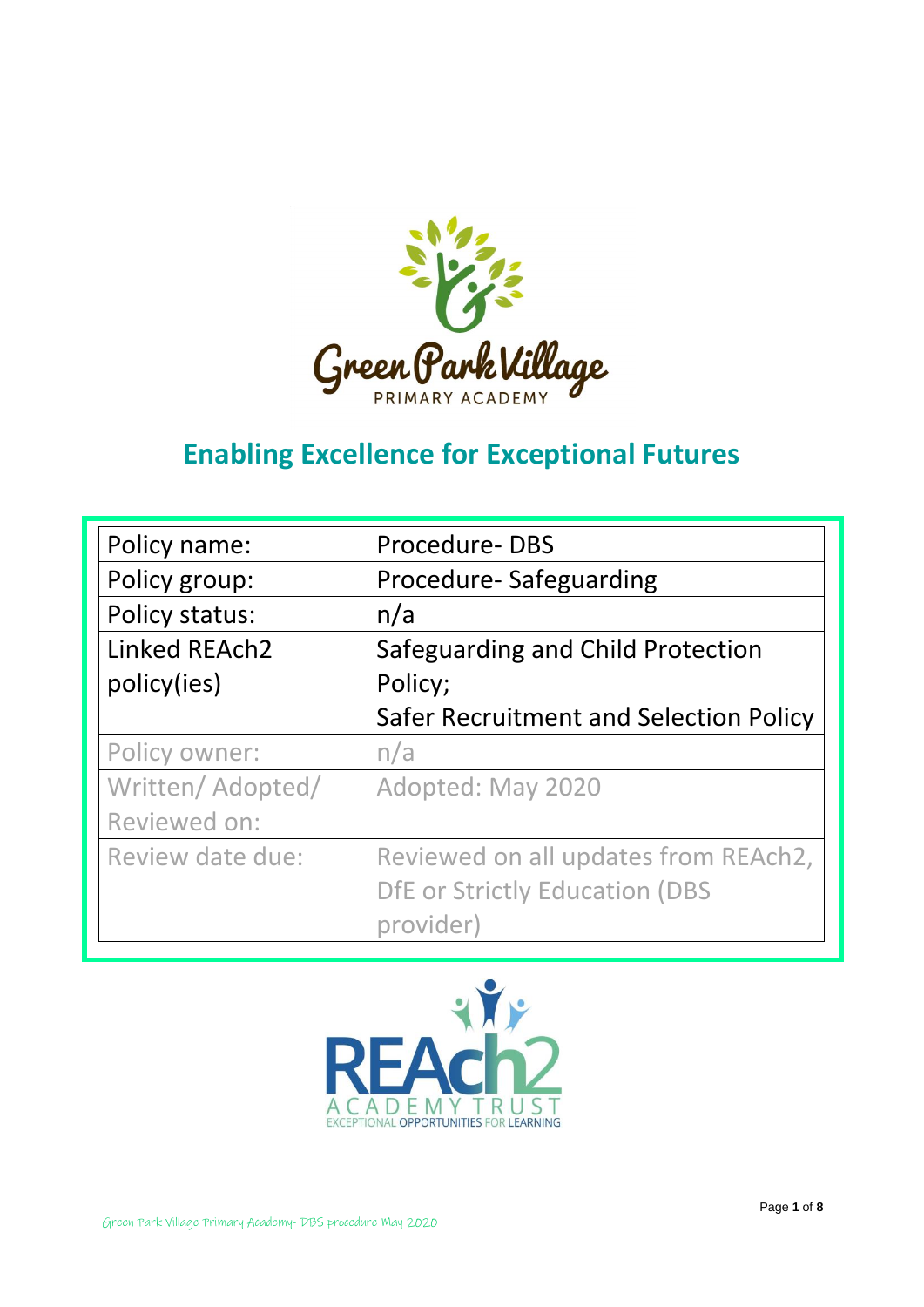# **DBS procedures 2020-2021**

| Audience:       | <b>Head Teacher</b>                    |  |
|-----------------|----------------------------------------|--|
|                 | <b>SBM</b>                             |  |
| Approved:       | n/a                                    |  |
| Other related   | Safeguarding and child Protection      |  |
| policies:       | Policy;                                |  |
|                 | Safer Recruitment and Selection Policy |  |
| Policy owner:   | n/a                                    |  |
| Policy model:   | n/a                                    |  |
| Review:         | In line with DfE, REAch2 or Strictly   |  |
|                 | updates                                |  |
| Version number: | Version 1                              |  |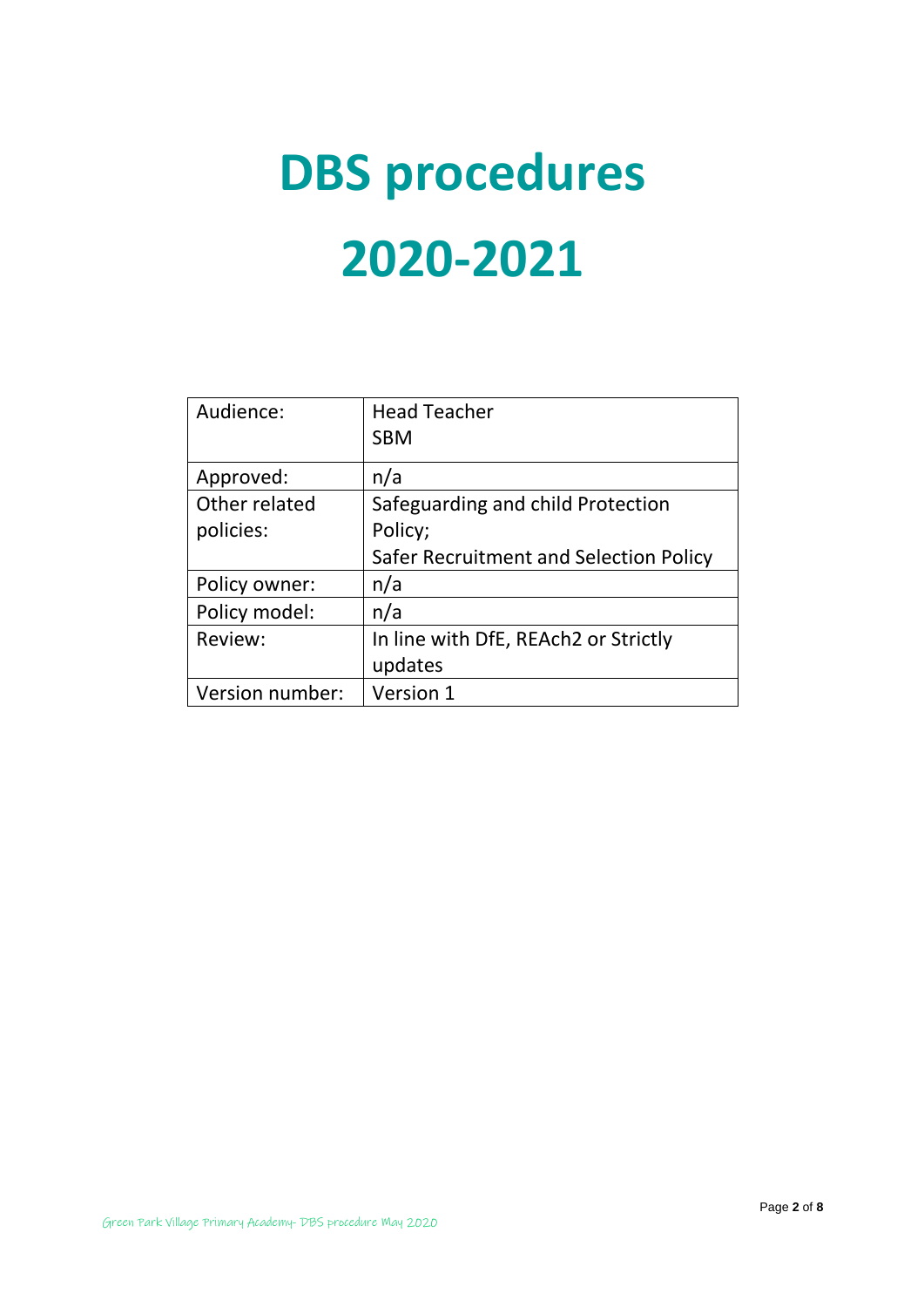**Evidence that the school has appropriate procedures in place for undertaking Disclosure and Barring Service (DBS) checks of staff and recording the results**

#### **Over-arching statement**

Green Park Village Primary Academy is fully committed to ensuring that all children and staff are kept safe whilst working within the academy. There is a clear safeguarding culture at Green Park Village Primary Academy, which permeates through all aspects of the academy, for example from recruitment and selection, to visitor arrangements to off-site visits and administration of medicines and first aid. The academy has clear procedures in place for undertaking DBS checks of all staff and recording the results as detailed here.

#### **Trust-wide Child Protection and Safeguarding policy**

The Child Protection and Safeguarding Policy, which spans across all academies within the REAch2 multi- academy trust and has local adaptations, makes clear reference in various places that all safer recruitment procedures will take place according to Keeping Children Safe in Education (KCSIE) 2019 guidelines. This is reviewed with each update to KCSIE.

#### **Single Central Record (SCR)**

Green Park Village Primary Academy uses a detailed template for the SCR, which shows how DBS details and all other checks are recorded. This is a live document which is kept continually up-todate as new information is available. The SCR is already in-place for the new academy, and has all members of staff added who are currently employed, or will be employed for September 2020. To ensure that the academy remains transparent and processes are robust, other staff from within the trust have carried out the necessary safeguarding checks on the Head Teacher and these checks have been inputted to the SCR by them. The Head Teacher has then input all other recruitment checks for other employees on the SCR as required. This is then checked by the Trust Safeguarding Lead to ensure that details on the SCR match details held on individual employee files.

#### **Safer Recruitment**

Green Park Village Primary Academy has a Safer Recruitment Policy, which it displays on its website and with all job advertisements. The policy affirms the safeguarding culture at Green Park Village Primary Academy and exemplifies the steps that are taken at all stages of the recruitment timeline to ensure that children are kept safe.

#### **Staff Recruitment and Selection**

The academy has also set up employee files according to the safer recruitment principles. As a result, an employee file checklist is completed for each member of staff upon appointment, which ensures that all necessary information is evident on the individuals file - for example, a copy of the signed application, a copy of the job advert and a copy of their right to work within the United Kingdom with satisfactory references. The checklist ensures that all aspects of recruitment are robust and the Head Teacher personally signs off each employee checklist to verify that all information and records are present and satisfactory.

#### **DBS Checks**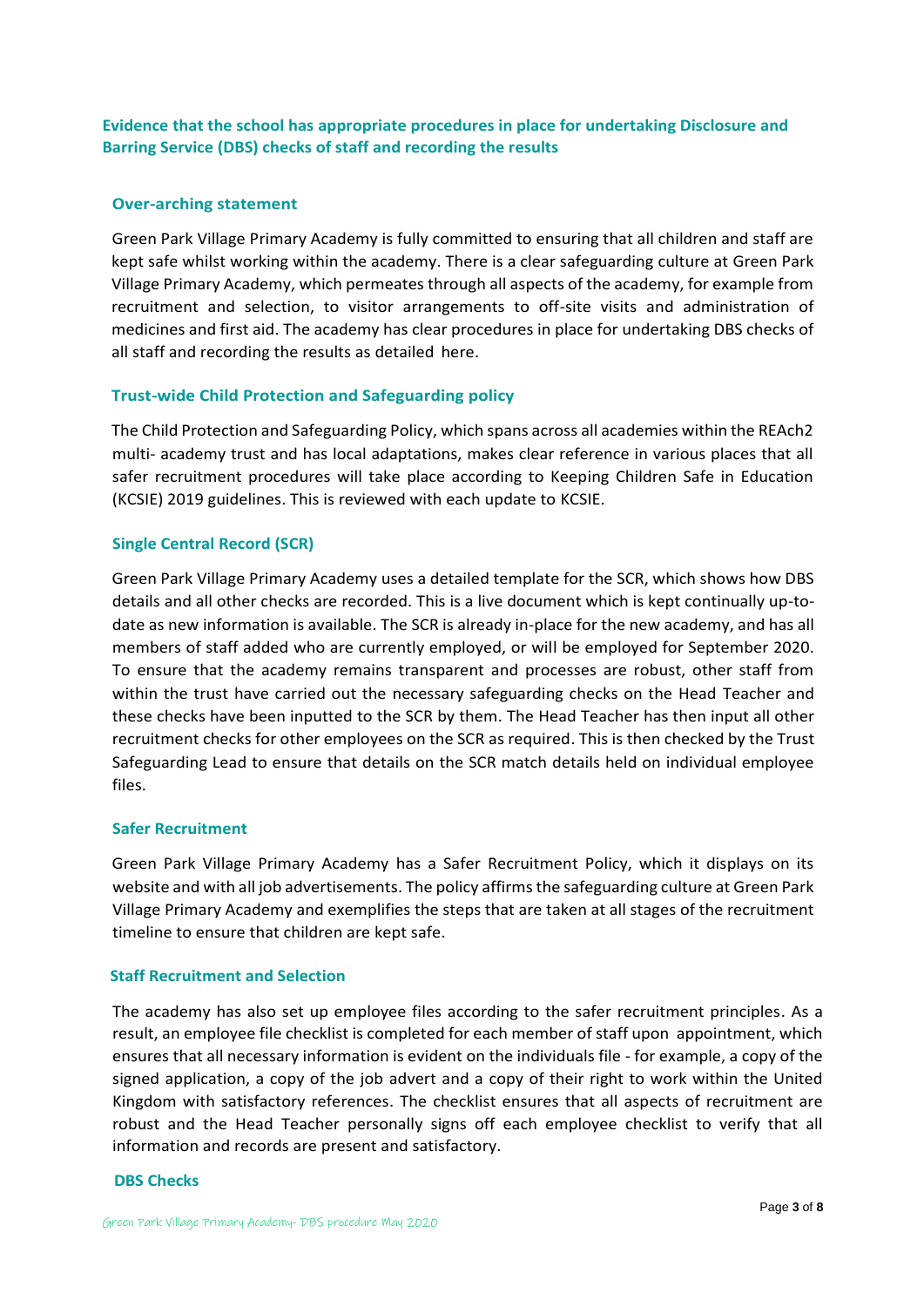The academy uses Strictly Education to undertake its DBS checks for all staff. This is an online system where employees can log-on and complete their own verification details. Staff are asked to bring their certificate of DBS to the academy so that it can be logged as part of the information on the SCR. For data protection reasons, copies of DBS checks are not kept on employee files for any more than six months after being completed. The most recent guidance is used:

[https://www.gov.uk/government/publications/dbs-identity-checking-guidelines/id-checking](https://www.gov.uk/government/publications/dbs-identity-checking-guidelines/id-checking-guidelines-for-dbs-check-applications-from-3-september-2018)[guidelines-for-dbs-check-applications-from-3-september-2018](https://www.gov.uk/government/publications/dbs-identity-checking-guidelines/id-checking-guidelines-for-dbs-check-applications-from-3-september-2018)

<https://www.gov.uk/government/publications/dbs-identity-checking-guidelines#history>

The next two documents are ones used by Green Park Village Primary Academy: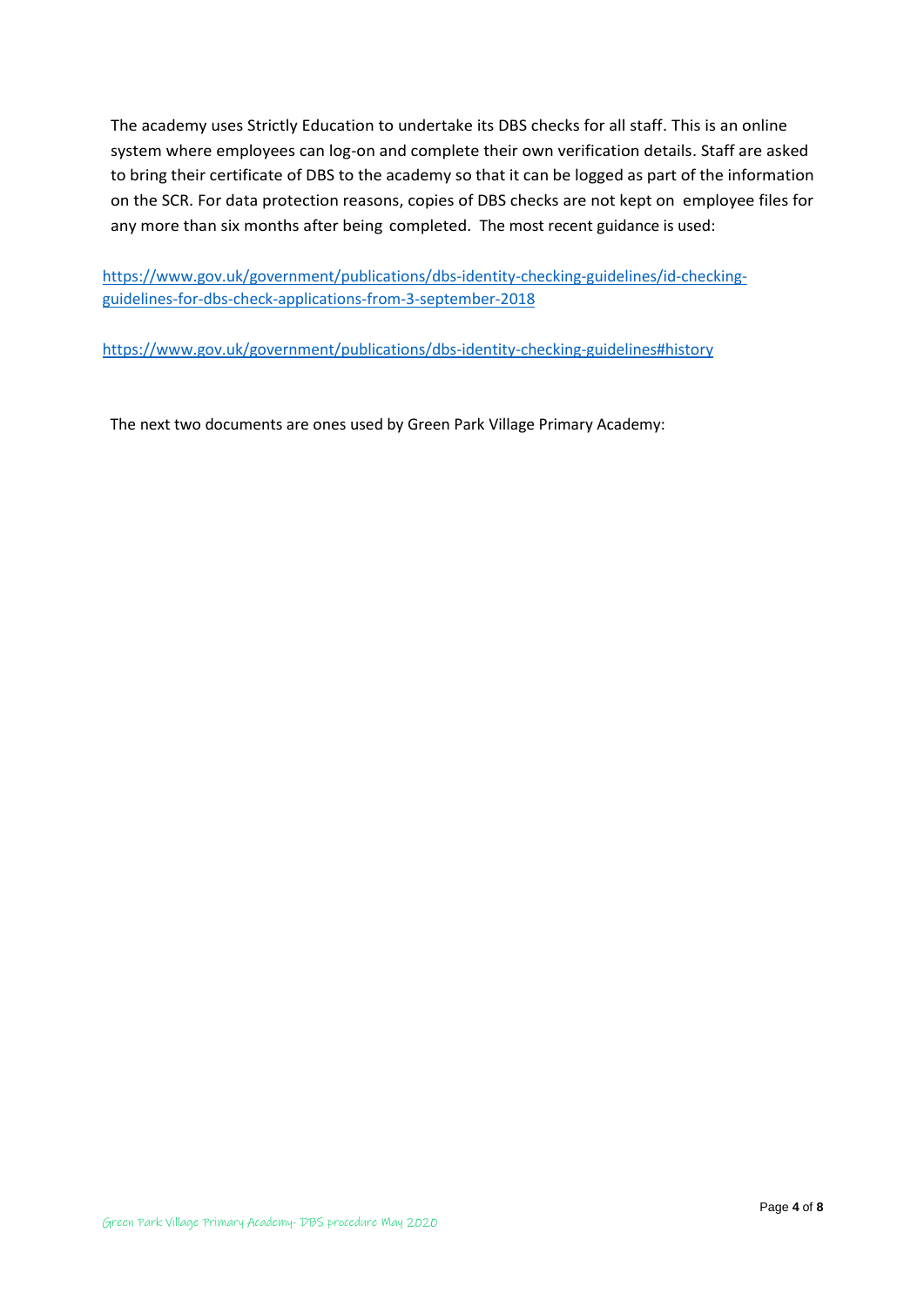In order to process a Disclosure check, we will need to verify evidence of your identity. Please can you provide **original documentation**, using the following tables to identify what you should bring:

|                | <b>Group 1 - Primary identity documents</b>                                                    |
|----------------|------------------------------------------------------------------------------------------------|
|                | Current valid passport (in date)                                                               |
| $\blacksquare$ | Biometric residence permit (UK)                                                                |
| ٠              | Current driving licence photocard (UK) Full or provisional                                     |
| ۰              | Birth certificate (UK and Channel Islands) – issued within 12 months of birth.                 |
|                | The full of short form is acceptable including those issued by UK authorities                  |
|                | overseas such as Embassies, High Commissions and HM Forces.                                    |
| ٠              | Adoption certificate (UK and Channel Islands)                                                  |
|                |                                                                                                |
|                | Group 2a - Trusted government documents                                                        |
|                | Current UK driving licence (old style paper version)                                           |
| ٠              | Current non-UK photo driving licence (valid only for applicants residing                       |
|                | outside of the UL at the time of application)                                                  |
| ٠              | Birth certificate (UK and Channel Islands) – issued after the time of birth by                 |
|                | the relevant authority                                                                         |
| $\blacksquare$ | Marriage/Civil Partnership Certificate (UK and Channel Islands)                                |
| $\blacksquare$ | HM Forces ID Card (UK)                                                                         |
| $\blacksquare$ | Fire Arms Licence (UK and Channel Islands)                                                     |
|                |                                                                                                |
|                | Group 2b - Financial and social history documents                                              |
| ٠              | Mortgage statement (UK or EEA)**                                                               |
| ٠              | Bank/Building Society Statement (UK or EEA)*                                                   |
| ٠              | Bank/Building Society Account opening confirmation letter (UK)*                                |
| ٠              | Credit card statement (UK or EEA)*                                                             |
| ٠              | Financial statement e.g. pension, endowment, ISA (UK)**                                        |
| ٠              | P45/P60 Statement (UK and Channel Islands)**                                                   |
|                | Council Tax statement (UK and Channel Islands)**                                               |
| $\blacksquare$ | Utility Bill (UK)* - not mobile telephone                                                      |
| ٠              | Benefit statement * e.g. Child Allowance, Pension                                              |
| ٠              | A document from central/local government/government agency/local authority                     |
|                | giving entitlement (UK and Channel Islands)* e.g. from the Department for                      |
|                | Work and Pensions, the Employment Service. Customs and Revenue, Job                            |
|                | Centre, Job Centre Plus, Social Security                                                       |
|                | <b>EU/EEA National ID Card</b>                                                                 |
| $\blacksquare$ | <b>Irish Passport Card</b>                                                                     |
|                | Cards carrying the PASS accreditation logo (UK, Isle of Man and Channel                        |
|                | Islands)                                                                                       |
|                | Letter from Headteacher or College Principal (16/17 years olds in full time                    |
|                | education – only used in exceptional circumstances when all other documents                    |
|                | cannot be provided                                                                             |
|                |                                                                                                |
|                | document must be less than three months old<br>** document must be less than twelve months old |

If you can provide a document from group 1, please bring that plus 2 further documents from any of the groups in the table above. One must confirm your current address. This is a total of three ID documents.

If you cannot provide a document from group 1, please provide a document from group 2a plus 2 further documents from groups 2a or 2b. One must confirm your current address. This is a total of three ID documents.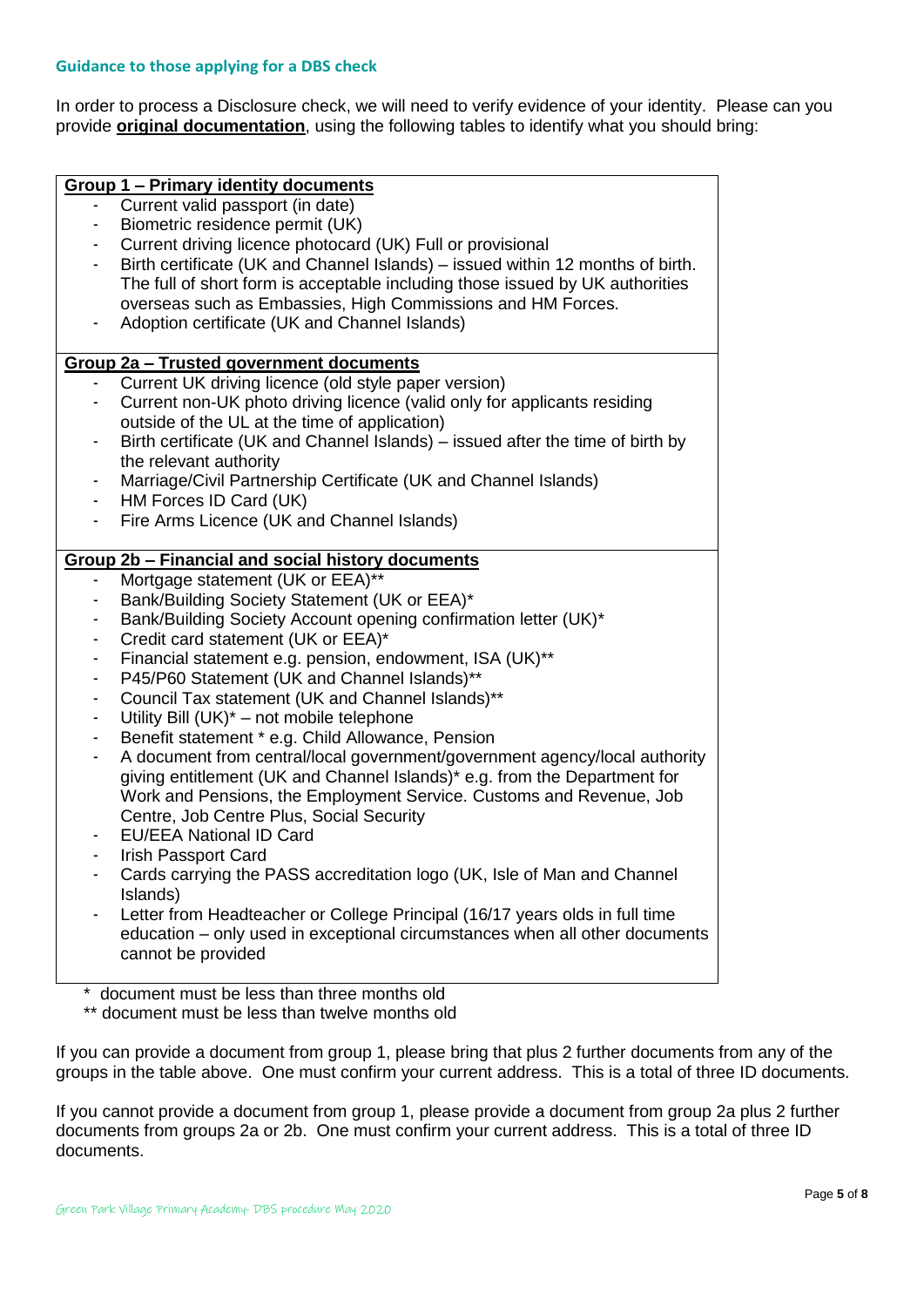If you cannot provide a document from group 2a, please provide your birth certificate (UK and Channel Islands), issued after the time of birth, plus 1 document from group 2a, and 3 further documents from across groups 2a and 2b. This is a total of five ID documents.

All documents must be originals and meet the specifications set out in the above table. Each document must be different, so two bank statements from the same bank and account cannot count as two documents. Self-printed documents such as internet bank statements are not acceptable.

Please note that under the Asylum & Immigration Act 1996, amended by (Restriction on Employment) Order 2004, it is a criminal offence to employ a person aged 16 or over who is subject to immigration control unless that person has current and valid permission to be in the UK **and that permission does not prevent them from taking a job**. Should you be successful in this application you will be required to produce the **originals** of the documents required in the attached list before any appointment can be confirmed.

It is our policy that no offer of employment will be made "subject to references". Please contact your referees to highlight their reference is required before an offer of employment can be made. A prompt response in providing a reference ensures that individuals are able to receive their offer of appointment as soon as possible.

Please can you also bring your original qualification certificates.

Once you have provided your original documentation to the school you will receive an email from Strictly Education with details of how to complete a DBS check online. If you have any problems with this please let me know.

School Business Manager

Green Park Village Primary Academy